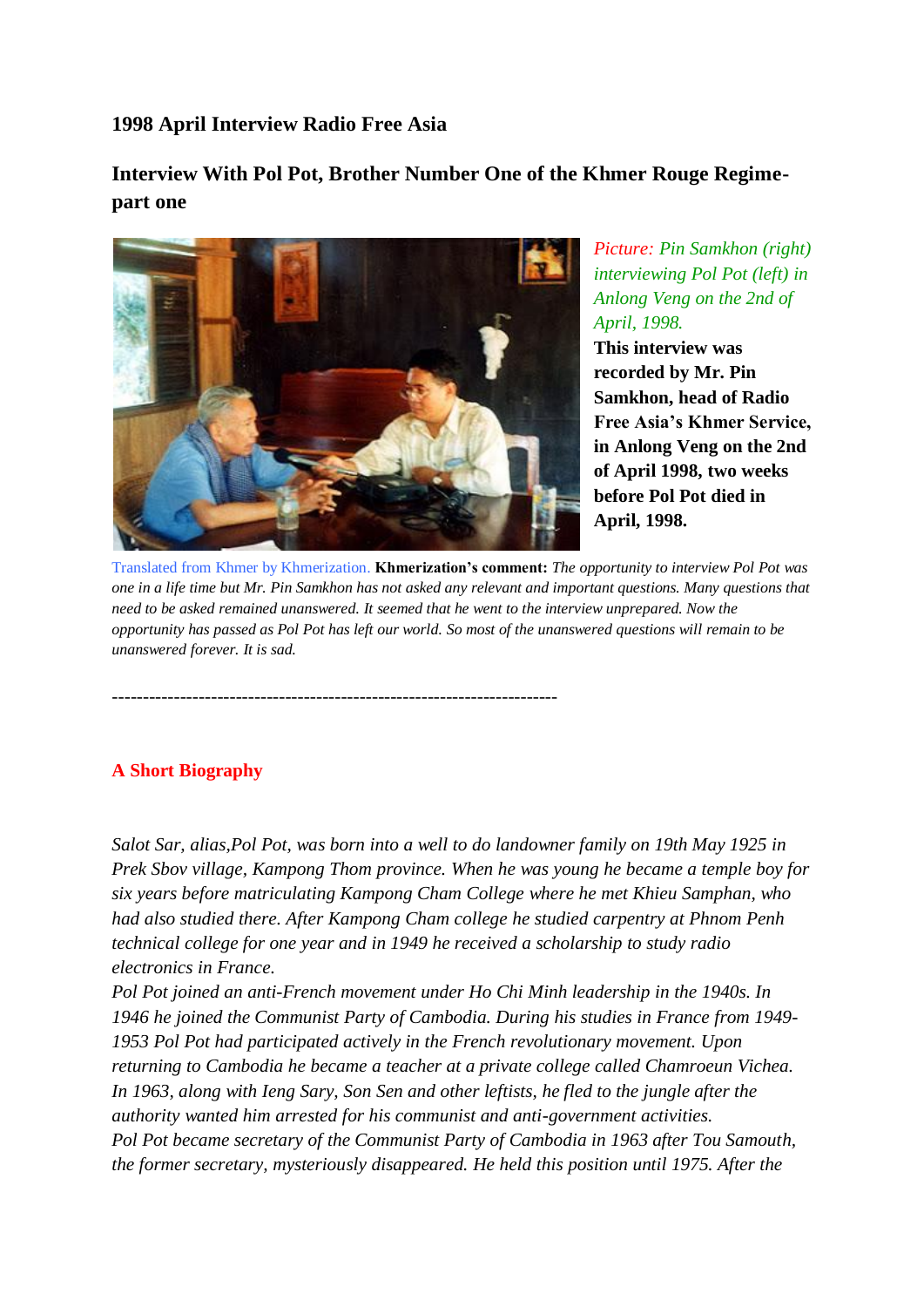*Khmer Rouge came to power in 1975 he was elected prime minister of the Khmer Rouge regime from 1976-1979, in a sham and fraudulent election.*

*When the Vietnamese invading forces toppled the Khmer Rouge regime on the 7th of January 1979 Pol Pot and his cliques fled the Khmer-Thai borders and established his guerrilla bases there. In 1985 he was stripped off all of his political and military roles .*

*Pol Pot was arrested in mid 1997 after an internal fighting between forces loyal to him and forces loyal to Ta Mok. Shortly after his arrest he was tried by the Khmer Rouge "people's court", in a farcical show trial to showcase the international community. After a long illness, he died in April 1998 and was cremated in the jungle of the Thai-Khmer border area of Anlong Veng. His tomb is one of the popular attractions for many Cambodian and foreign tourists.*

----------------------------------------------------------------------------------

**Pin Samkhon:** Today is the 2nd of April 1998. This interview is being recorded in Ang Veng after there were rumours that Mr. Pol Pot was evacuated to Thailand. How is your health at the moment?

**Pol Pot:** first of all I would like to thank a representative of Radio Free Asia who had come to personally interview me about various current issues. First I would like to answer your question of where I am living now and where I was living before.

For many, many years I was always living in Anlong Veng. I have sometimes been moved to different locations around Anlong Veng according to the situation at that time. But after the event of June 1997 I was arrested and detained in an isolated house, where I was cut off from contacts with the general population. But I have been provided with enough food to feed myself and my family. So I want to tell the people that I was not evacuated anywhere but I wish to tell you that there was a fighting. The authority had arranged to send me to stay in a secret location, about half a kilometre or one kilometre from the centre of Anlong Veng. But the place is a secret place. So I wish to tell the people that I did not or was not moved anywhere. I could not move anywhere because their country (Thailand) has a law, they have their police and military forces. So how can I go in and out of that country as I wish? So I wish to tell people that I did not move to any other country. I am still in the same area. This is the first thing I wanted to tell you.

Secondly, about my health. In fact I was seriously ill since 1985 because I worked too hard, days and nights. I had severe headaches. My head become very hot. I have sore eyes and chest pains. I didn't know what I was suffering from because when I woke up one night I couldn't see anything. I thought that I just had a normal sore eye but when I scratched my eyes several time I become totally blind. When the doctors examined me they said that I was suffering from heart problem. When my heart tries to work very hard it causes a headache because my blood circulation could not reach my brain system. That's why I have severe headaches, chest pains and sore eyes constantly because my heart has only one valve, not two valves as normal. But my heart has only one valve since I was born. So it cannot supply enough blood to all the systems. If I work normal it's ok but if I work really hard then my blood circulation cannot supply to all the systems in the body. That's why I was sick everyday. And from June 1997, because I was arrested and detained, my health has deteriorated. It is normal. As a human being one has to suffer at some point. But since that time my illness has deteriorated and now I got one more problem and that is lung problem.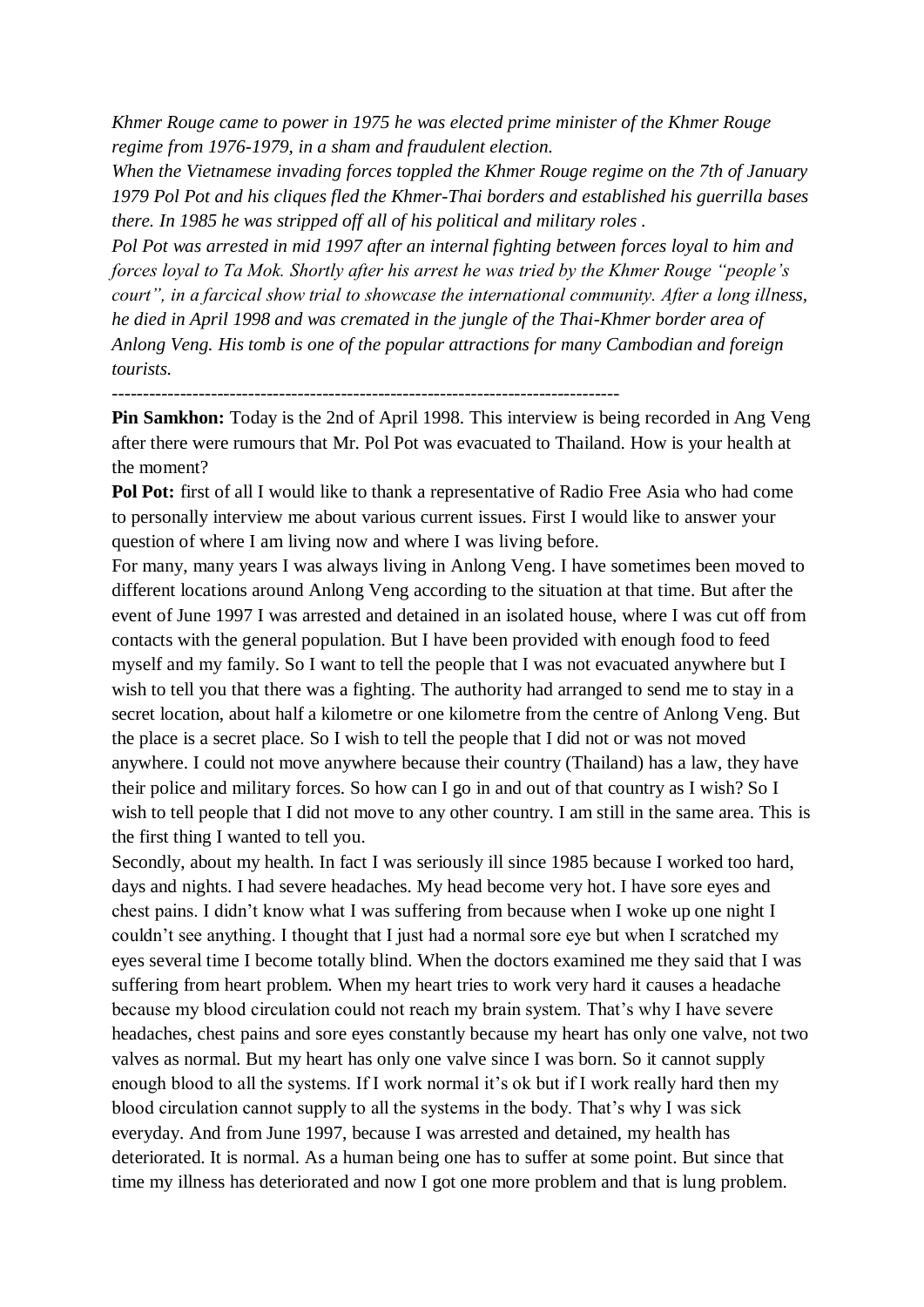When I have a cold shower I felt shiver and cold and that causes me to cough constantly. It causes me to have short breath and as a result it causes a heart problem because the lung supports the heart. So when the lung has a problem it cannot support the heart. Now my illness has become chronic. I cannot have a cold shower. If I use cold water it will cause the left part of my body to feel numb and it causes me to till to the left side when I try to walk. And if I don't use walking stick to support myself I will fall. I also caught malaria as well. It will not cure because I am living in the jungle infested with malarial diseases.

**Samkhon:** Now that you have been detained, are you provided for with enough food? And are you allowed to go out and walk around the house?

**Pol Pot:** I can walk short distance around the house because I'm too frail to walk far. **Samkhon:** So you can walk around the house?

**Pol Pot:** Yes, but I'm not allowed to let anyone see me. If people can see me then people will know where I'm being detained. I can walk but I must not allow anyone to see me.

**Samkhon:** Are there any people living around you?

**Pol Pot:** I was neither so isolated nor was I so close to anyone. At night I feel bored but there are people living around my house, about 100 metres or 150 metres away. I have to grow my own vegetable. For rice and cooking oil I have to buy it. I can only eat vegetable because the doctors did not allow me to eat any meat.

**Samkhon:** When you are sick where can you seek medical treatment?

**Pol Pot:** At the moment I cannot get any but I have some medicines left before so I use those medicines with the instructions from someone who knew how to use them. I have lists for medicines so when they run out I asked for permission to buy some more. The medicines were not enough but they help my health to a certain extent.

**Samkhon:** Your illness happened at the same times when you are arrested and detained. Do you think that this illness caused by your detention?

**Pol Pot:** No, it is not. As a human being no one wanted to be ill. I don't believe that it is caused by my detention. I am sick by natural causes. First I am not that old but in Khmer saying, because I am sick, it means I'm old.

**Samkhon:** How old are you now?

**Pol Pot:** Now I am 73 years old. But in the Western world 73 years old is not too old because they have a good life. I am 73 years old now so it is time for me to rest. Even if there is no detention I will be unable to do anything because when I do something I am always coughing because of my lung and my heart. They cause me to have short breath. If it happened in the middle of the night I have to get up and take medicines straight away.

**Samkhon:** Now, I have seen that you are very far from the political scene.

**Pol Pot:** I have detached my self from the political scene since I was detained 9 months ago. **Samkhon:** Did you know about the three foreign kidnapped hostages (Englishman Mark Slater, Frenchman Jean Michel Braquet and Australian David Wilson)? The other one is a deminer (Christopher Howes). Have you seen them?

**Pol Pot:** I wish to tell you that I was not responsible for any military affairs. I was responsible for political affairs and education only and I have never travelled anywhere. I have always stayed in Anlong Veng. If we talk about travelling by car I have never travelled for more than 10 minutes in travelling time. So I didn't know anything about those hostages. **Samkhon:** So some decisions were made at the local level.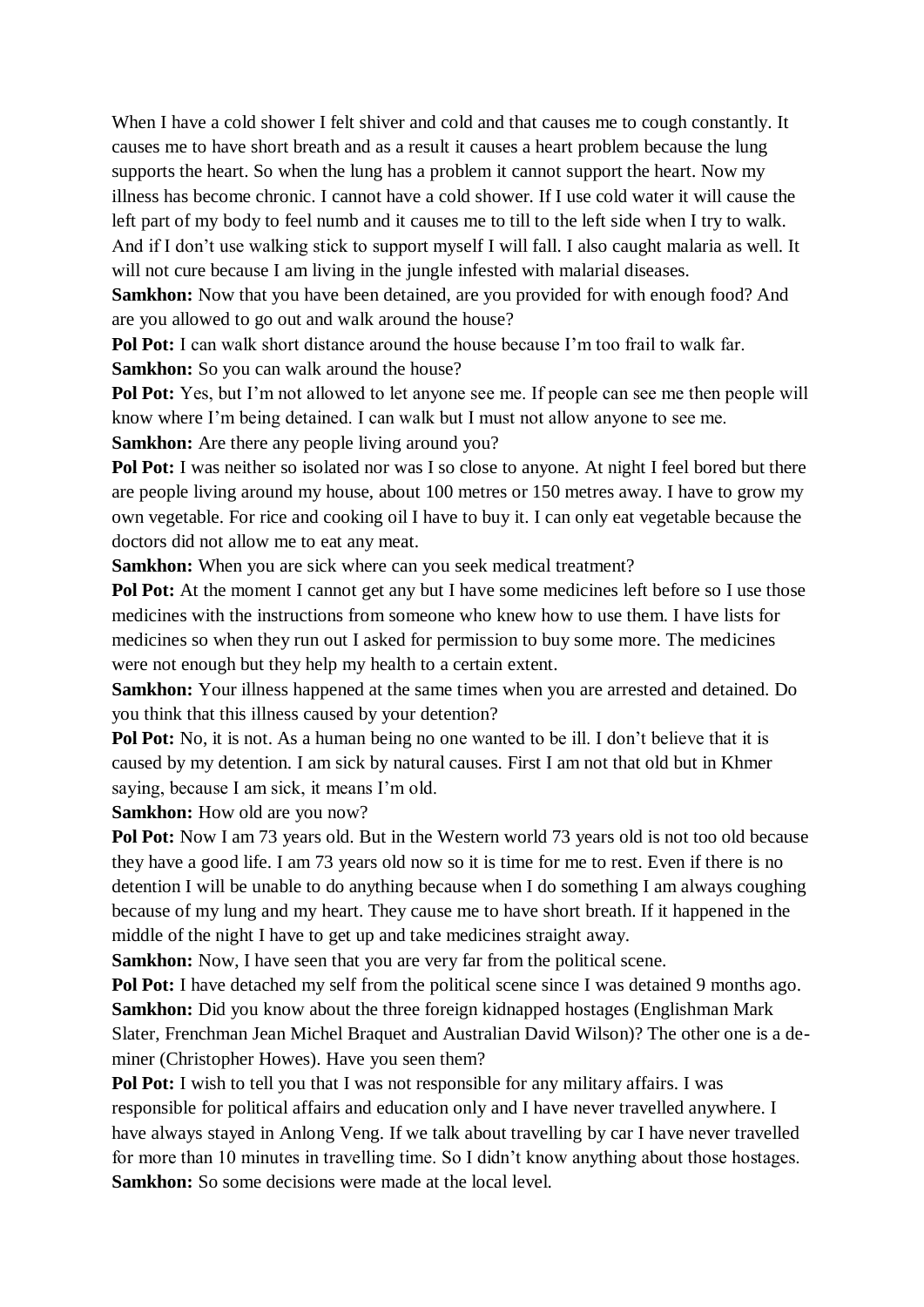**Pol Pot:** Regarding this issue I have no comment to make because I didn't know anything about those hostages. In short, I knew nothing at all. I wish to say that there should not be any problem, so why did we cause a problem?

**Samkhon:** If there is a request to seek your help in searching for those people, even they are still alive or dead, is it possible?

Pol Pot: Even if I try to help where can I start to search for them, firstly. And secondly, I have no capacity or authority to help in the search for them. As I told you earlier that I was not responsible for what happened on the ground. I was only responsible for political affairs and political education of the cadres. I was never responsible the decision-making of anything.

**Samkhon:** Who was responsible for the decision-making process?

Pol Pot: It was the responsibility of the Military Committee or the Economic Committee and so on. I was in charge of political affairs only.

**Samkhon:** Mr. Pol Pot, thank you for the interview and hope to see you again in the future. **Pol Pot:** Thank you, but I am afraid that I might not live long enough to see you again(laughter).

**Samkhon:** Now, time has changed and the Khmer people need to live in peace....

**Pol Pot:** Yes, finally I wish to thank Radio Free Asia and you as its representative. I wish to say that in my past struggle I have never harboured any personal ambitions or personal gains. Thank you. (*To be continued in part 2..)*

Continues from part one….

**Pol Pot:** First, because our country is a small country, we have to protect it and not to let it become another Kampuchea Krom. Secondly, I knew the Vietnamese very well. I don't talk about the ordinary Vietnamese people. The majority of the Vietnamese people are good people. But the Vietnamese leaders I knew them very, very well. I can even name them all. They are very, very bad. They have had a strategy of swallowing Cambodia and they hated me so much because I resisted against them, like Vo Van Giap, Pham Van Dong and many other Vietnamese leaders etc, they are really bad people. I knew these people very, very well. In front of us they say one thing. Behind us they say another thing. For example, about the border agreements. We have agreed at the administrative, the provincial and at the district levels but they changed their mind and attacked us and said that we attacked them first. How can we attack them? Cambodia is a small country with a small population and small poorlyequipped army. So we have always wished to live in peace with our neighbours. Vietnam had always wanted Cambodia to become part of the Vietnamese Indochinese Federation, before and even now.

**Samkhon:** Have they changed?

**Pol Pot**: They have not changed. At the moment I have nothing much to say but I wish to say a little about their puppet, the Cambodian People's Party. Before it was called the Indochinese Communist Party. And later it was divided and splintered into three parties, ie: the Workers' Party of Vietnam, the Khmer People's Revolutionary Party and the Lao People's Revolutionary Party. It was divided into three parties but in fact they were like one country having the same strategy. That's why they called the three countries the "Three Brothers". We will never be able to be free from them because Vietnam has a strategy of protecting its own territorial boundaries. I said to them: you have encroached on Cambodian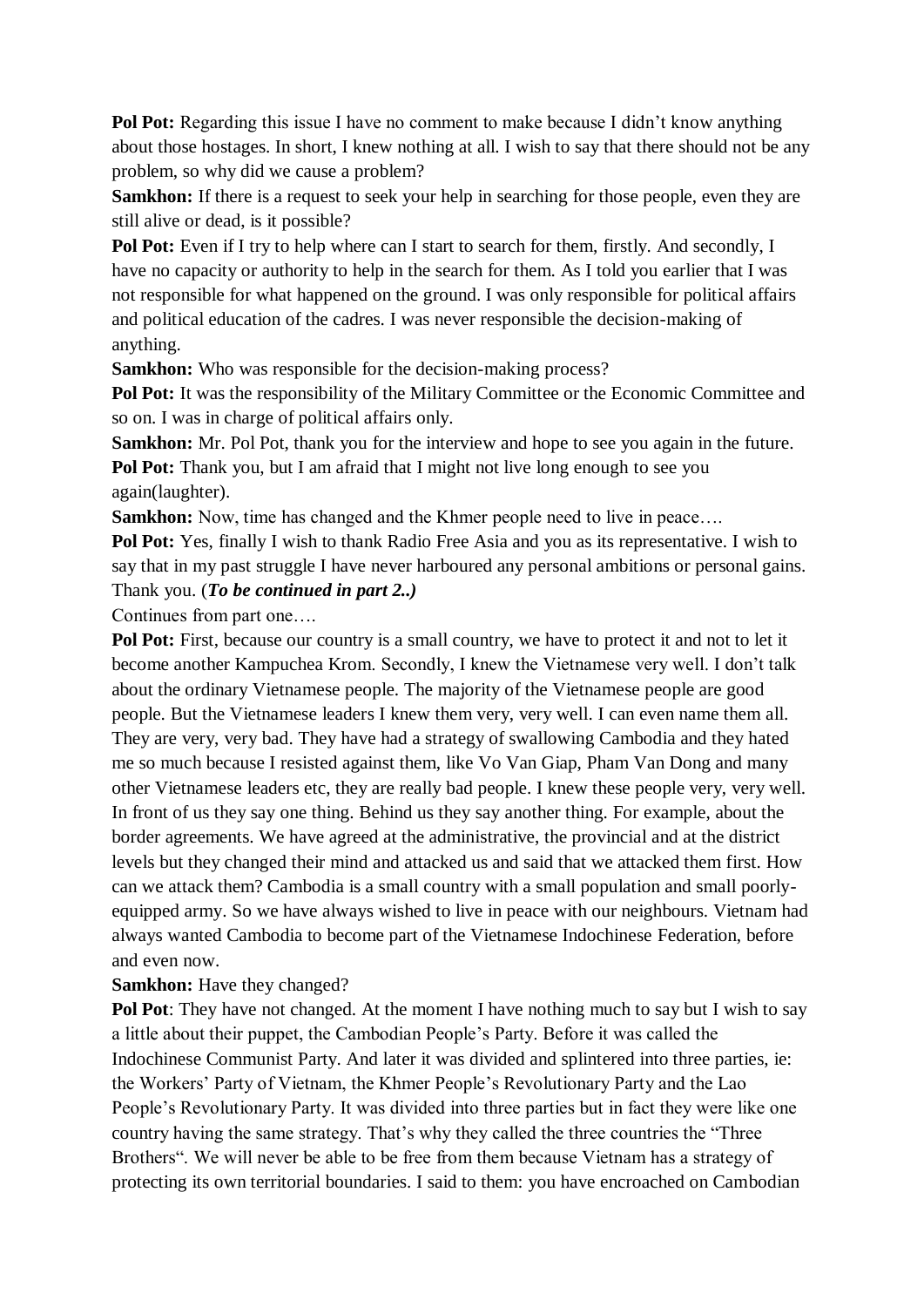land how can you say you are protecting your borders? So we must protect our country as well. This is the first thing I wanted to tell you.

Secondly, they said that they need more land to accommodate their population because they have too many people, about 70 million of them now. So in my nationalistic heart I will never allow Vietnam to take over Cambodia. I swore to people that I'd rather die than let the Vietnamese take over my country. Now we have seen that Laos has already been swallowed by Vietnam through the 1977 agreement.

**Samkhon:** How many years was the agreement with Cambodia?

**Pol Pot:** No, that was Vietnam's agreement with Laos which abolished all borders demarcations between the two countries in order to make these two countries become one. I went to see Le Duan and proposed to him that we must establish a friendship and cooperative treaty between Cambodia and Vietnam but he didn't answer me. He didn't answer me at all. **Samkhon:** That was before 1975?

**Pol Pot:** That was in 1975. And from then on Vietnam started to attack us along the border areas. So I felt that I have been stabbed in the heart because I was in charge of the country. They have taken over our border areas, that was one thing. But the other thing was that our people have no land to live. And when Vietnam toppled Democratic Kampuchea (Khmer Rouge regime) in 1978, it had its plans worked out already before establishing a Revolutionary Liberation Front. This front was not established by Hun Sen, Chea Sim and others but it was established by another leader named So Phim. But later the Hun Sen-Chea Sim clique fled to Vietnam and was later installed by the Vietnamese invading forces when it toppled the Democratic Kampuchea regime on the 7th of January 1979. This Cambodian People's Party, which was called the Cambodian Revolutionary Party, appointed Heng Samrin as it head of state and Hun Sen as its minister for foreign affairs and so on and so forth.

**Samkhon:** What do you think was Vietnam's strategy?

**Pol Pot:** Its strategy was not to fight Cambodia by military means but to use and incite Khmers to fight Khmers. Like now we see that they have incited Sam Rainsy, the Khmer Nation Party, Funcinpec party etc.to break up and now they have all been splintered. Its no one else's but it's their works (the CPP and Vietnam). Like when Samdech Krom Preah (Norodom Ranariddh) won the election. They attacked his forces first but they said that his forces attacked them instead. These people depended on the support of the Vietnamese forces because the Vietnamese have logging businesses and drug trafficking businesses with them in order to get the money to finance the Cambodian People's Party and bribe people from other parties to cause trouble within their parties and to splinter and beak up those parties in order to weaken them. That's what happened. I have cried for Cambodia many times. I don't think that all Khmer people wanted the Vietnamese to swallow our country, firstly. And secondly, no Khmer like the Cambodian People's Party (CPP). The CPP has always claimed that they have immense popular support. But if the election was held democratically like in France, the United States or Australia they will not even get 10% of the votes. That's what I would like to tell you.

Samkhon: If I am not wrong, are you claiming that Hun Sen will try to win the election by all means and after winning the election he will abolish and open up the border to make Vietnam and Cambodia one country?